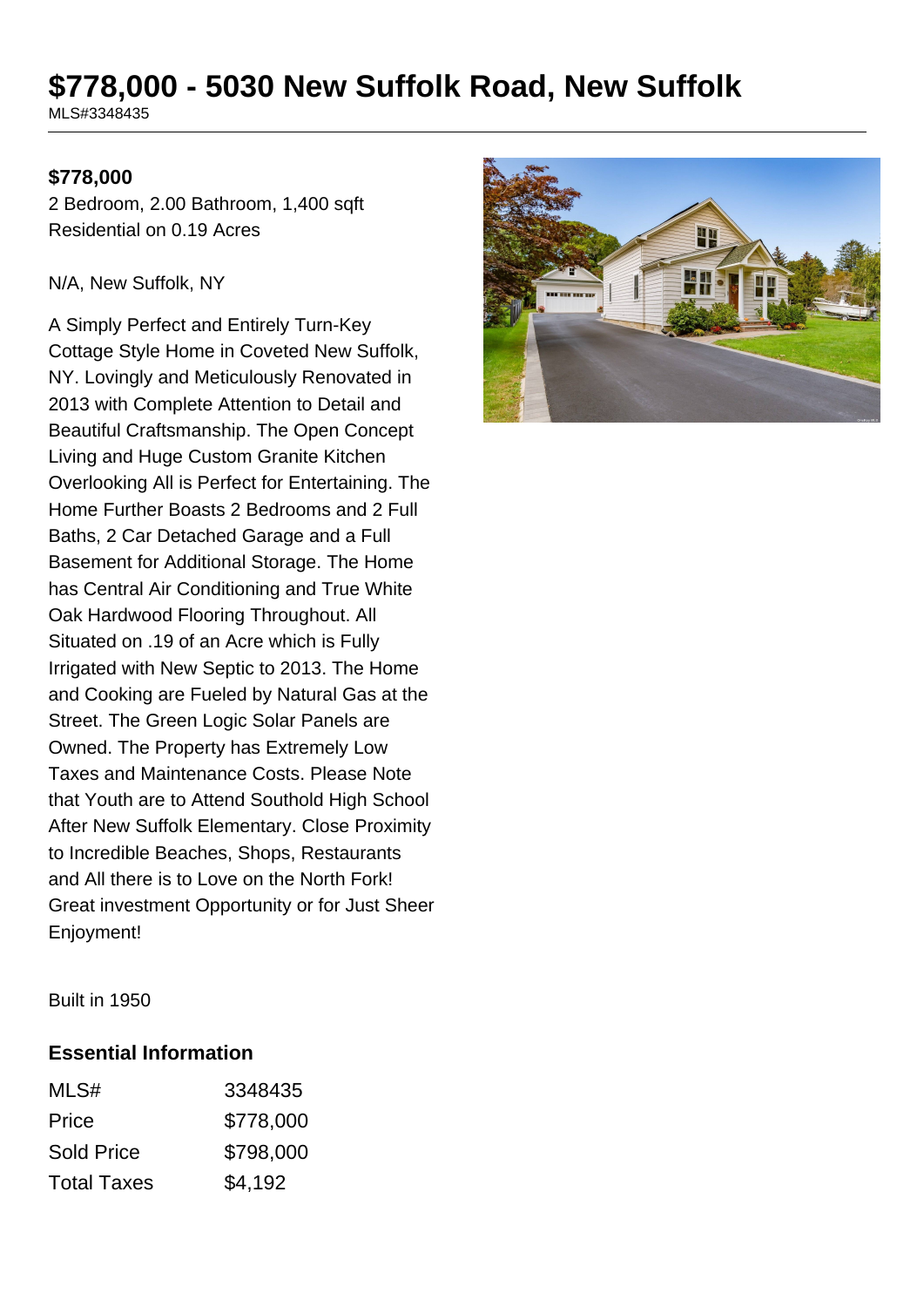| <b>Bedrooms</b>              | 2                                                                                                                                                                                                                                                      |
|------------------------------|--------------------------------------------------------------------------------------------------------------------------------------------------------------------------------------------------------------------------------------------------------|
| <b>Bathrooms</b>             | 2.00                                                                                                                                                                                                                                                   |
| <b>Full Baths</b>            | $\overline{2}$                                                                                                                                                                                                                                         |
| <b>Square Footage</b>        | 1,400                                                                                                                                                                                                                                                  |
| Lot Square Footage8,276      |                                                                                                                                                                                                                                                        |
| Acres                        | 0.19                                                                                                                                                                                                                                                   |
| <b>Year Built</b>            | 1950                                                                                                                                                                                                                                                   |
| <b>Type</b>                  | <b>Residential</b>                                                                                                                                                                                                                                     |
| Sub-Type                     | <b>Single Family Residence</b>                                                                                                                                                                                                                         |
| <b>Style</b>                 | Cottage                                                                                                                                                                                                                                                |
| <b>Status</b>                | Closed                                                                                                                                                                                                                                                 |
| <b>Community Information</b> |                                                                                                                                                                                                                                                        |
| <b>Address</b>               | 5030 New Suffolk Road                                                                                                                                                                                                                                  |
| Subdivision                  | N/A                                                                                                                                                                                                                                                    |
| City                         | <b>New Suffolk</b>                                                                                                                                                                                                                                     |
| County                       | <b>Suffolk</b>                                                                                                                                                                                                                                         |
| <b>State</b>                 | NY.                                                                                                                                                                                                                                                    |
| Zip Code                     | 11956                                                                                                                                                                                                                                                  |
| <b>Amenities</b>             |                                                                                                                                                                                                                                                        |
| <b>Features</b>              | Level, Near Public Transit, Private                                                                                                                                                                                                                    |
| Parking                      | Private, Detached, 2 Car Detached, Covered, Driveway, Garage, Off<br>Street, Storage                                                                                                                                                                   |
| # of Garages                 | 2                                                                                                                                                                                                                                                      |
| Garages                      | Private, Detached, 2 Car Detached, Covered, Driveway, Garage, Off<br>Street, Storage                                                                                                                                                                   |
| View                         | Panoramic                                                                                                                                                                                                                                              |
| <b>Interior</b>              |                                                                                                                                                                                                                                                        |
| Interior                     | Hardwood                                                                                                                                                                                                                                               |
| <b>Interior Features</b>     | Smart Thermostat, Eat-in Kitchen, Granite Counters, Living Room /<br>Dining Room, Storage, Walk-In Closet(s)                                                                                                                                           |
| Appliances                   | Dishwasher, Dryer, Humidifier, Oven, Washer, ENERGY STAR Qualified<br>Dishwasher, ENERGY STAR Qualified Dryer, ENERGY STAR Qualified<br>Refrigerator, ENERGY STAR Qualified Stove, ENERGY STAR Qualified<br>Washer, ENERGY STAR Qualified Water Heater |
| Heating                      | Natural Gas, Forced Air, ENERGY STAR Qualified Equipment                                                                                                                                                                                               |
| Cooling                      | Central Air, ENERGY STAR Qualified Equipment                                                                                                                                                                                                           |